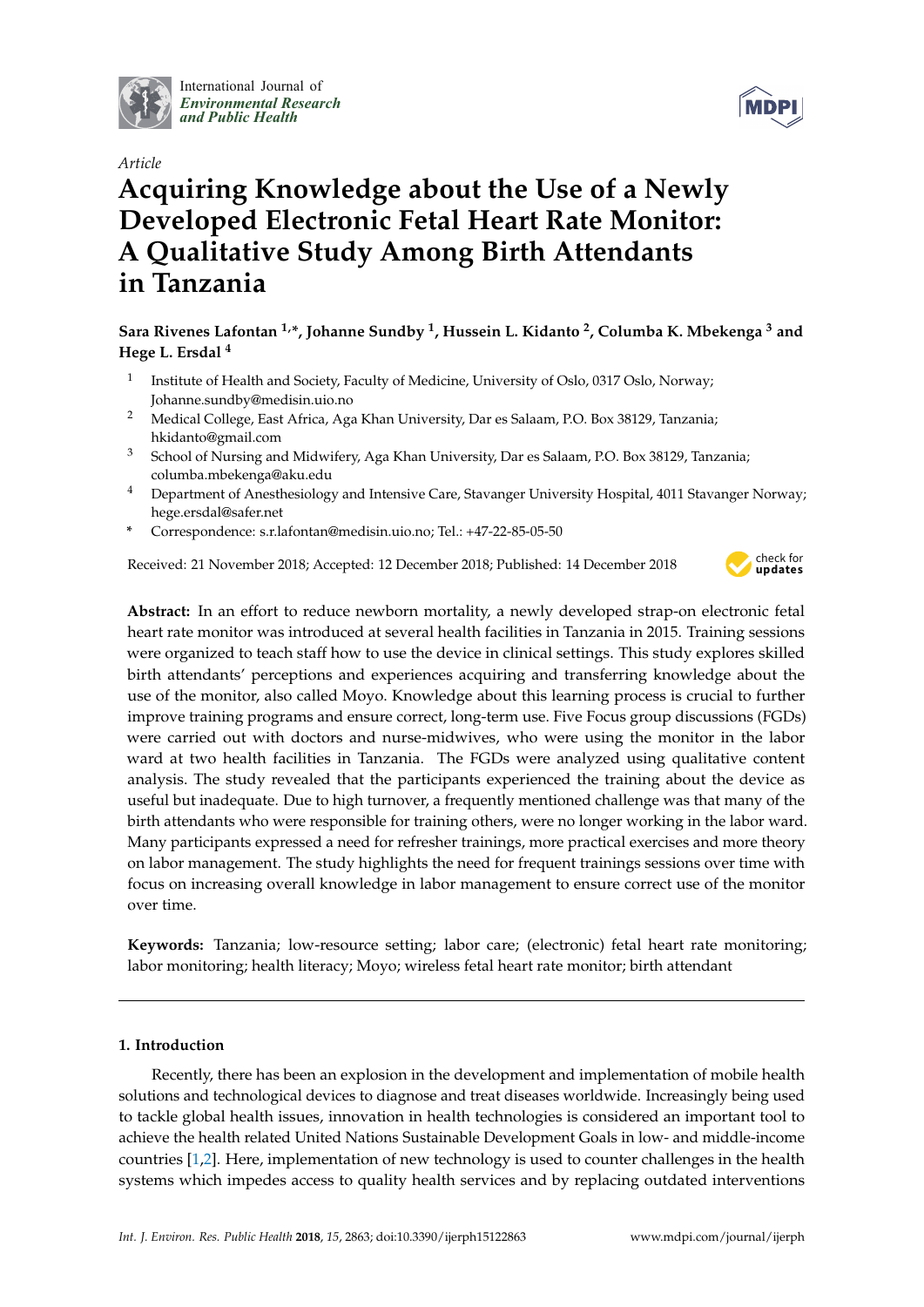that are slow and imprecise [\[3\]](#page-9-2). The development of an electronic strap-on fetal heart rate monitor, called Moyo (Appendix [A\)](#page-9-3) developed by Laerdal Global Health (Stavanger, Norway) is one such example. In an effort to reduce perinatal mortality, the monitor is developed for use in low resource settings, where two million babies die during labor (fresh stillbirths) and almost three million newborn babies die within their first month of life (neonatal deaths), [\[4\]](#page-9-4). Strapped on the abdomen of a woman in labor, it uses ultrasound technology to continuously measure fetal heart rate. It alerts the caregiver of fetal distress (i.e., slow heart rate or extremely high rate) by an alarm, to ensure timely interventions to prevent intra-uterine hypoxia leading to fresh stillbirths and birth asphyxia—one of the leading causes of newborn deaths [\[5,](#page-9-5)[6\]](#page-9-6). Moyo was introduced in Tanzania in 2015, one of the countries in Sub-Saharan Africa with high newborn mortality rates [\[4\]](#page-9-4).

A vital component in a successful adaptation of tools such as Moyo, is the complex process of internalizing knowledge about how to use and interpret the technological device. Knowledge about this process is crucial to further improve training programs and ensure long-term use, as many innovative technological solutions initially fail in this endeavor [\[7,](#page-9-7)[8\]](#page-10-0). Through a review of literature, we have been unable to identify studies investigating skilled birth attendants' perspectives of acquiring knowledge about the use of a technological device in low resource settings. However, a study from Tanzania about the use of the intermittent electronic fetal monitor, Doppler, found that midwives believed they had insufficient training to use it [\[9\]](#page-10-1). Hence, there is a need to better understand the process of learning to use new technology among skilled birth attendants. As part of an ongoing evaluation of the introduction of Moyo in Tanzania, the objective of this paper is to present skilled birth attendants perceptions and experiences acquiring knowledge about the use of the monitor and transferring this knowledge in the labor ward.

#### **2. Materials and Methods**

#### *2.1. Study Design and Data Collection*

The current study aimed to explore the perceptions and experiences of skilled birth attendants hence a qualitative approach was found to be most suitable. Focus group discussions (FGDs) was selected as data collection method as it allows a deeper understanding of social phenomena such as how people acquire knowledge, by obtaining the points of view of many individuals through a discussion initiated by the interviewer exploring experiences, views, motivations and beliefs on a specific topic [\[10\]](#page-10-2).

In total, five FGDs were carried out with 4–6 participants in each group (Table [1\)](#page-2-0). The FGDs took place at the hospital premises at both hospitals. An interview guide was used to guide the discussion and included open-ended questions starting with asking the participants how they had learnt to use Moyo, by whom and their motivations to learn about Moyo, probing for the approach used, time allocated and content. The participants were also asked if they had any recommendations for how the training could be improved. The discussions were conducted in Kiswahili by a research assistant who was a university teacher in midwifery with experience in conducting qualitative research. The first author was present during all interviews to observe and take notes. The FGDs lasted 60–80 min and took place at a location that ensured privacy at the two facilities. After each FGD, the facilitator and first author discussed responses to each question in order to make amendments to the interview guide if necessary. Data collection was carried out is until was believed that further data collection revealed no new themes and thematic saturation was reached [\[10\]](#page-10-2). The data collection took place from December 2016 to March 2017. The FGDs were audio recorded and transcribed verbatim and translated to English by an experienced transcriber and translator who were both trained by the first author. Transcripts and translated versions were verified by members of the research team.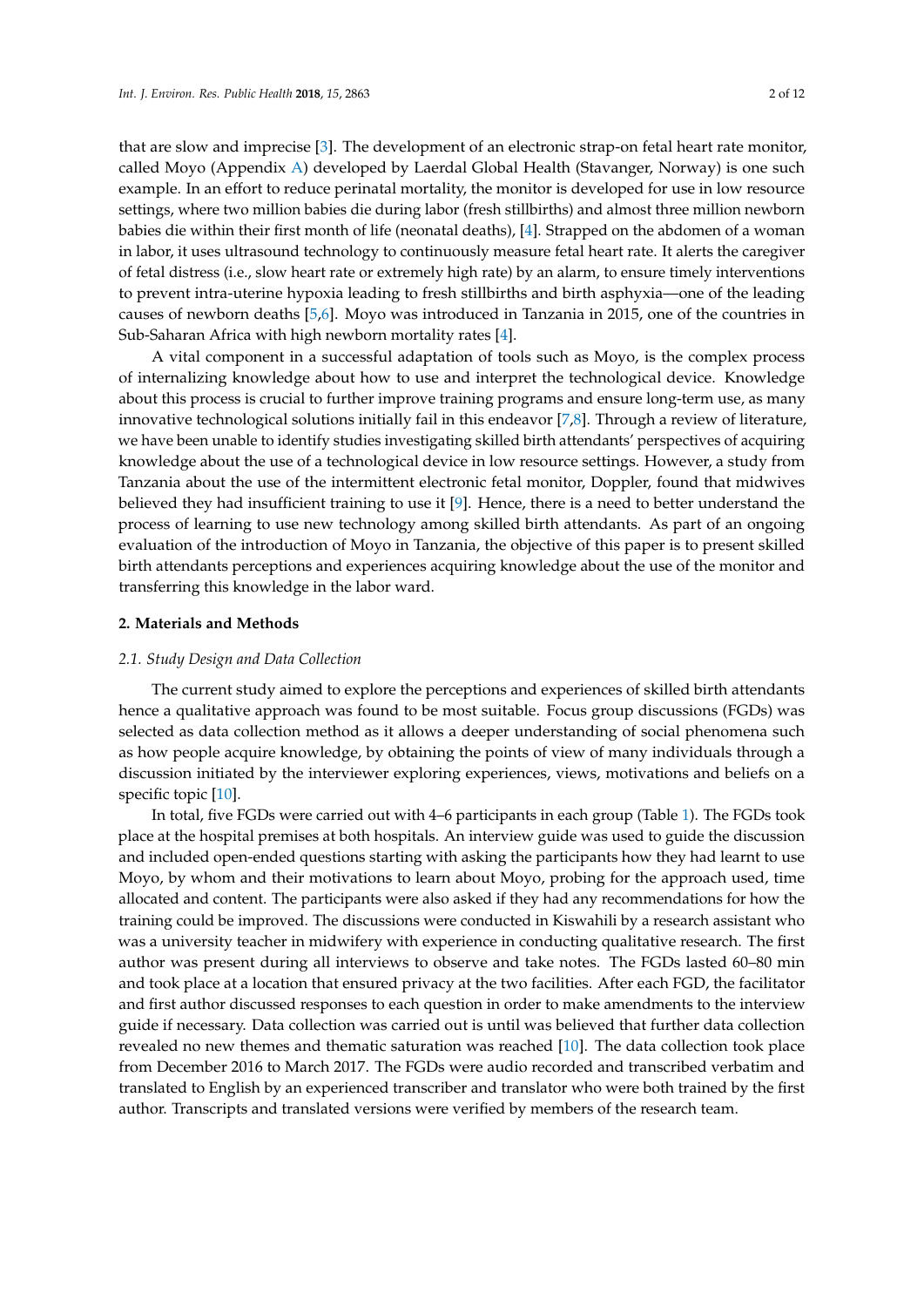<span id="page-2-0"></span>

|              | Data Collection | <b>Medical Doctor</b> | Nurse-Midwife |
|--------------|-----------------|-----------------------|---------------|
| Study site 1 | 2 FDGs          |                       |               |
| Study site 2 | 3 FDGs          |                       |               |

**Table 1.** Data collection per study site.

# *2.2. Recruitment of Participants and Ethics*

Skilled birth attendants working at the labor ward and who were using Moyo at the two study sites were invited to participate in the study. All those asked to participate accepted. In total, six medical doctors and 20 nurse midwives participated in the study. The medical doctors formed themselves into one FDG group.

The study was conducted following the ethical principles set out in the Declaration of Helsinki [\[11\]](#page-10-3). All participants received oral and written information about the purpose of the study before giving their written consent to participate. The Safer Births project has been granted ethical approval by the Norwegian Regional Ethics Committee (REK Vest; Ref: 2013/110/REK vest) and the Tanzanian National Institute for Medical Research (Ref: NIMR/HQ/R.8a/Vol.IX/388). The first author obtained a research permit to carry out the study from the Tanzania Commission for Science and Technology, COSTECH, (No. 2016-396-NA-2016-277). Permission to conduct the study was obtained from all relevant entities, both at the institutions where the study was carried out and the municipality. Permission to publish the final manuscript was obtained from the Tanzanian National Institute for Medical Research.

#### *2.3. Study Setting*

The study was conducted at two hospitals in Tanzania's largest city, Dar es Salaam, a city with a population of 4.3 million. Hospital 1 is a tertiary referral hospital which receives patients referred from both public and private practice and also serves paying private patients. It has 10,000 annual deliveries. The obstetric department is staffed with 40 obstetric and gynecologic (Ob-Gyn) medical specialists who rotate on different wards, including the labor ward, resident doctors and intern doctors and 21 registered nurse-midwives and eight nurse attendants. Hospital 2 is a district referral hospital which receives referred patients from 135 surrounding health facilities within its catchment area of 2 million inhabitants. 25 nurse-midwives, five nurse attendants, eight registered doctors and two OB/GYN specialists are employed at the labor ward. There are about 17,000 deliveries taking place at this hospital every year.

#### *2.4. Data Analysis*

Data analysis was conducted in an iterative, inductive manner which started during the data collection. After re-reading the translated transcripts repeatedly in their entirety to deepen familiarity with the contents, a qualitative content analysis as described by Graneheim and Lundman [\[12\]](#page-10-4) was applied to the material. Using the computer software package NVivo 11 (QSR International, Melbourne, Australia), the text was analyzed line by line and condensed into meaning units called codes. A list of codes was developed and the codes were compared to find patterns in the data. The codes were subsequently sorted into categories based on commonalities between codes. Efforts were made when developing codes and categories to maintain the "voice" of the participants. The first author (SRL) coded the data which was later shared and discussed among authors in an effort to reduce researcher bias. Table [2](#page-3-0) provides an illustration of how codes, sub-categories and categories were created.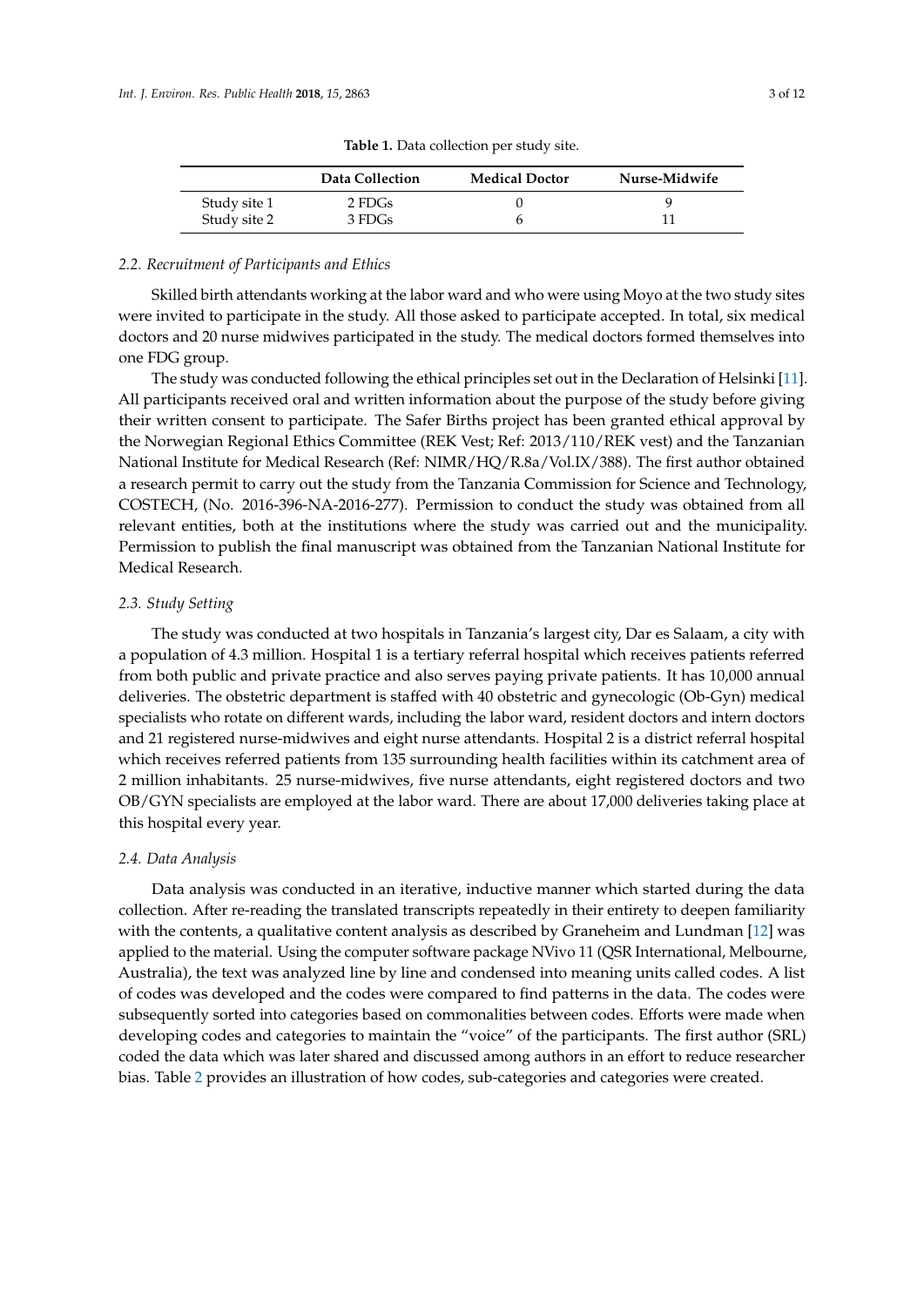<span id="page-3-0"></span>

| <b>Translated Transcribed Interview</b>                                                                                                                                                                                                                                | Code                                        | Category                     |
|------------------------------------------------------------------------------------------------------------------------------------------------------------------------------------------------------------------------------------------------------------------------|---------------------------------------------|------------------------------|
| I personally think there is a need to<br>learn Moyo in detail, there are a lot of<br>things such as differentiating<br>maternal heart rate from fetal heart<br>rate which can be easily mixed up, but<br>we could also use other devices like<br>fetoscope to confirm. | There is a need to learn more<br>about Moyo | The need for more training * |

**Table 2.** Example of the analysis process.

#### Note: \* the category was formed by several codes.

#### *2.5. The Moyo Training*

The Moyo training was initiated with two comprehensive training workshops organized by senior and management staff at the labor ward at the two hospitals. The first aimed at training master trainers, and the second included skilled birth attendants working in the labor ward at the two hospitals, organized in June and December 2015 respectively. Staff from the two hospitals were trained together in a separate location at one of the hospitals. During the initial Training of Trainers (ToT), the 20 master trainers were selected by senior staff at both maternity wards and were both nurse-midwives and medical doctors. These participants would then be responsible for training their colleagues at the two labor wards about the use of Moyo. The training curriculum included components of fetal heart rate monitoring, labor management and the functions of Moyo. More specifically, this included how to operate the device by correct placement of the probe on the abdomen, the different features of the device such the three buttons on the device namely the on/off button, history button showing the FHR during the past 30 min and the button to silent the alarm which rings during prolonged periods of abnormal fetal heart rate. Other issues included charging and cleaning of the device and instances when the device should not be used such as multi-fetal pregnancies. Flip-charts illustrating correct use of the device and Power Point presentations were used during the training. The workshop also included a demonstration at the labor ward showing how the device is strapped on a pregnant woman's abdomen. The subsequent training of skilled birth attendants included much of the same curriculum as in the ToT, however a training report states that it was of shorter duration as participants by then had a basic understanding of how to use Moyo from the master trainers. In addition, shorter training sessions were carried out in-situ/in-house at the labor ward at the two hospitals during the course of 2016.

#### **3. Results**

#### *3.1. Demographic Characteristics*

The age range of participants was 22–48 years, average age was 37 years. Median years of experience in labor care was 4 years. Four participants were men and 22 women. A summary of participant characteristics is presented in Table [3](#page-4-0) below.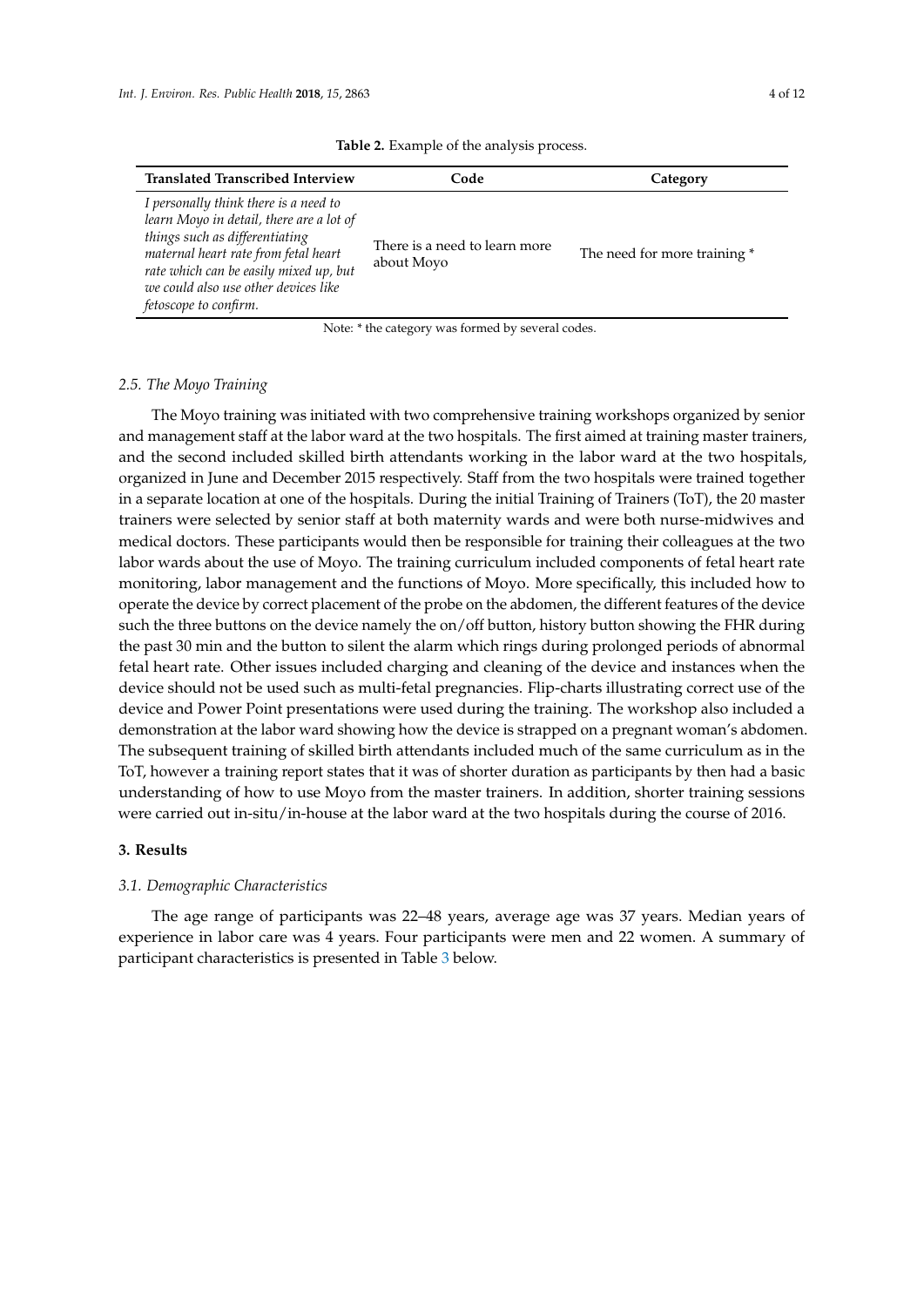| Characteristics                               |           |    | $\%$ |
|-----------------------------------------------|-----------|----|------|
|                                               | $20 - 29$ | 5  | 19   |
| Age                                           | $30 - 40$ | 8  | 31   |
|                                               | above 40  | 13 | 50   |
|                                               | Female    | 22 | 85   |
| Gender                                        | Male      | 4  | 15   |
|                                               |           | 2  | 8    |
|                                               | 2         | 3  | 12   |
|                                               | 3         | 5  | 19   |
| Years of experience working in the labor ward | 4         | 7  | 27   |
|                                               | 5         | 6  | 23   |
|                                               | above 5   | 3  | 11   |

<span id="page-4-0"></span>**Table 3.** Demographic description of participants by age group, gender and number of years of experience.

# *3.2. Categories*

Four main categories regarding the perceptions and experiences acquiring and transferring knowledge about the use of Moyo were identified. These were: (1) learning through different approaches; (2) colleagues motivation to learn; (3) the need for more training and (4) ways in which the Moyo training could be improved.

# 3.2.1. Learning through Different Approaches

The participants in the study had acquired knowledge about how to use Moyo by attending either the ToT training, an in-house training session, through a colleague or by self-learning. Those who had attended the initial ToT training said the learning tools, such as flip-chart used for the training was reported as being easy to understand and therefore helpful in understanding how to operate the monitor. One issue which was frequently mentioned when discussing the initial ToT was that many of those who had participated in the ToT were no longer working in the labor wards. Many of the participants in the FGDs had not attended the ToT which they felt would have been beneficial. In one of the FGD groups, none of the participants reported having participated in the ToT training and reported knowing only 3 to 4 colleagues who had. At both study sites, it was often mentioned that more staff should have attended the ToT training to receive a more comprehensive training. According to a participant who had not attended the ToT training:

(The) *training was provided to very few people, so I would suggest that it is allocated to a lot more so that everyone is confident and sure about how to use Moyo.*

(Nurse-midwife, FGD 4)

Those who attended the in-house training said that while it included both a theoretical and a practical component practicing on a laboring woman, it was of shorter duration compared to the ToT training and it was frequently mentioned that it should have been longer. One doctor who attended the in-house training however, felt that the training was sufficient due to the small group, interactive teaching style of the facilitator, and availability of devices for each participant:

*The mode of teaching was good because we were only a few people, and everyone had the device at hand while the facilitator was teaching, he also had a chart, everyone was able to participate and ask questions.*

(Doctor, FGD 1)

#### 3.2.2. Colleagues Motivation to Learn

Those who had attended the ToT had to acquire knowledge about Moyo while also being responsible for training colleagues in the ward. Not everyone was interested in learning about Moyo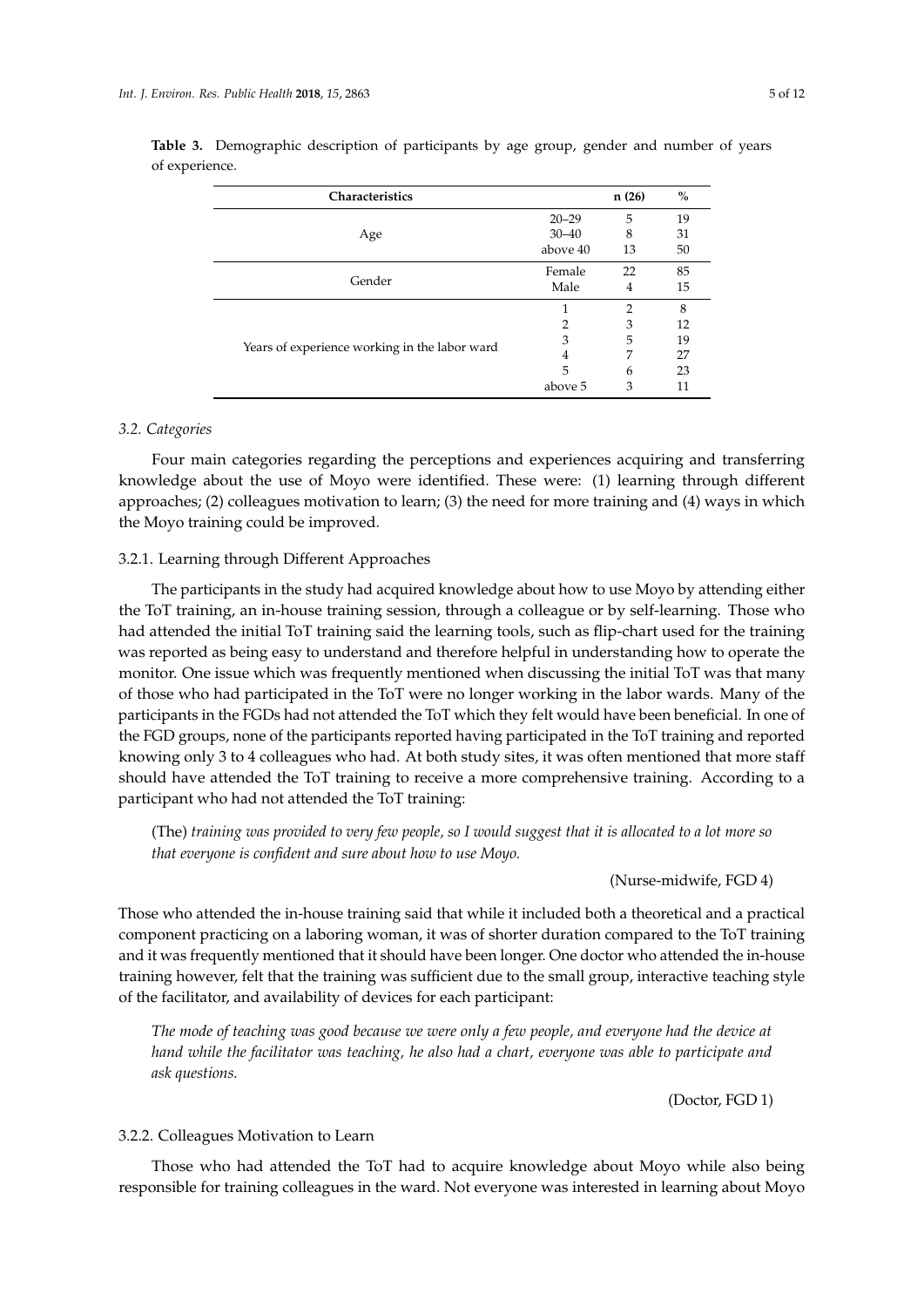and the participants explained how they evaluated the attitude of the colleagues and their motivation to be trained, before deciding how much details they would include in the training session. When asking one participant how much time she spent teaching each colleague she responded:

*It depends on an individual's awareness and willingness to learn.*

(Nurse-Midwife, FGD 5)

One participant who had attended the ToT, believed that some colleagues were not interested in learning about Moyo and partly blamed the timing of the ToT training for this:

*The ones who wants to learn will come to you and learn but you can't force those who are not interested* . . . *The problem occurred in the beginning after a few people went to the (ToT) training. Those who didn't attend lost interest and it was too late by the time they received training because they'd already lost interest by then.*

(Nurse-Midwife, FGD 4)

3.2.3. The Need for More Training

Some participants stated that they did not feel they had received enough training before starting to use Moyo with one participant stating:

*I personally think there is a need to learn Moyo in detail, there are a lot of things such as differentiating maternal heart rate from fetal heart rate which can be easily mixed up* . . .

(Nurse-Midwife, FGD 2)

Other participants mentioned that colleagues who did not know how to use the device, blamed the device when it did not function as they wanted it to:

*They think that all you have to do is to place the device and it will read the fetal heart rate automatically, they are the ones who complain that Moyo doesn't read properly.*

(Nurse-Midwife, FDG 2)

Some of the participants seemed unaware of basic functions of Moyo. One doctor who had learnt about the monitor from a colleague was not aware of the fetal heart rate history function of the device, displayed by pressing one of the three buttons on the device. In one of the groups where several of the participants had attended a ToT training, there was a lengthy discussion about if the device can be used for twin pregnancies or not, an issue covered during the training.

Overall, the participants expressed a desire to spend more time on training. One aspect of this was to expand the duration of the Moyo training. However, it differed between participants if this time should be spent on more theory about labor management or more practice using Moyo. The participants also mentioned other areas of labor management where they would like to strengthen their knowledge. These included: how to detect the baby by pelvic examinations, how to ensure a safe delivery, the management of eclampsia and using ultrasound. One participant, who thought there had been enough theory during the in-house training, would like to learn more about the practical detection of abnormal fetal heart rate:

*We need to spend more time with the patients and to learn all steps taken to detect fetal heart rate abnormalities.*

(Nurse-Midwife, FGD 3)

3.2.4. Suggestions for Ways in Which the Moyo Training Could Be Improved

When asked how the training about Moyo could be improved, several issues were mentioned. The most common feedback at both study sites was that there was a need for a refresher training.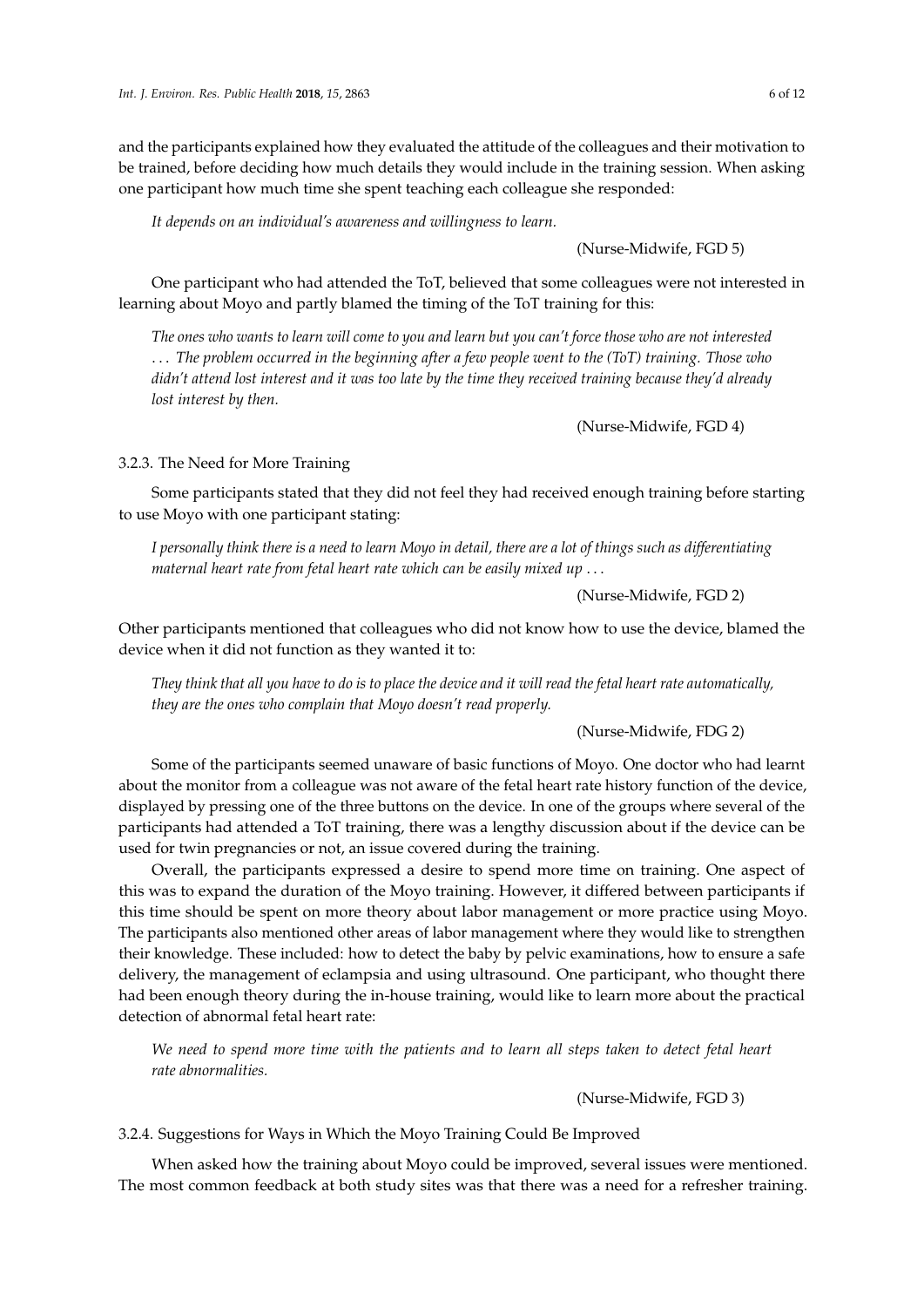This was mentioned among participants who had attended both the in-house training and the initial ToT. Another common suggestion was that when practicing using Moyo, this should be done on pregnant women:

*It is impossible to take in all the theoretical information, practice is necessary if someone wants to learn well.*

# (Nurse-Midwife, FDG 5)

One participant who had attended the ToT training said that there should have been more Moyos available during the training so each participant had one they could practice on. It was suggested that brochures, posters and instructional diagrams could be useful teaching aids in addition to the user guide that comes with the device. Two doctors would like to know more about the limitations of Moyo; when the device would provide false results and inaccurate readings.

# **4. Discussion**

This study explored birth attendants' perceptions and experiences acquiring and transferring knowledge about the use of a newly developed fetal heart rate monitor introduced at the labor ward. While the majority of the participants were positive towards the contents of the training they had received, a general perception was a need for additional training in order to become fully confident using the device. Several issues were mentioned regarding the ToT, such as staff turnover which resulted in few master trainers still remaining in the labor ward and lack of motivation to learn about the device among staff who had not been selected to attend the ToT. Among positive aspects mentioned was learning in smaller groups and being able to practice using the device on women in labor.

The participants' desire to practice using Moyo on pregnant women can be interpreted as a wish to learn how to integrate the device into one's current practice. To become an integral part of the way the birth attendants carry out their tasks, training modules about how to use a new technological device should incorporate not only how to operate the device but also practical exercises. We argue that the process of integrating Moyo into their practice requires the same complex learning process as taking up any other new procedure into one's established, well learned and institutionalized practice. Changing behavioral practices takes time. In a study from Zanzibar where birth attendants were trained in locally adapted intrapartum guidelines, four-hour training sessions were conducted on a quarterly basis and were continued after the end of the study [\[13\]](#page-10-5). Bandura's social cognitive theory of self-efficacy is often used to understand mechanisms of learning by focusing on personal factors, environmental factors and behavior [\[14\]](#page-10-6). Self-efficacy, according to Bandura, is the extent to which a person has confidence that it can perform a task set before him or her and is a prerequisite for learning. It is the result of a multifaceted process which includes previous experience, self-esteem, perception of self and phyco-social factors and overall health. Students who are motivated display greater progress than unmotivated students [\[15\]](#page-10-7). Additionally, slow learners are less likely to seek help because it might expose their limitations. One can hypothesize that birth attendants with low self-efficacy were reluctant to learn about Moyo, which might be interpreted by colleagues as a lack of motivation. The reported lack of motivation to learn about the device could also be linked to a lack of confidence in how to respond to sins of fetal distress and or labor management in general. Increasing knowledge in this area might therefore have been beneficial to fully benefit from the advantages of using the device and improve overall care. The fact that several of the participants revealed a desire to learn more about areas of labor management indicates that not all of the participants in the study feel confident in aspects of labor care required to perform their duties. Being considered easy to use, one can wonder if the expressed need to *learn Moyo more in detail* could also be a desire to increase knowledge about labor monitoring and how to respond to fetal distress in particular and not necessarily a need to learn more about how to operate the device. The process of acquiring knowledge about Moyo could have generated a need to strengthen knowledge in other areas of the participants clinical practice. However, with better knowledge about the status of the fetus, also comes a responsibility to carry out the correct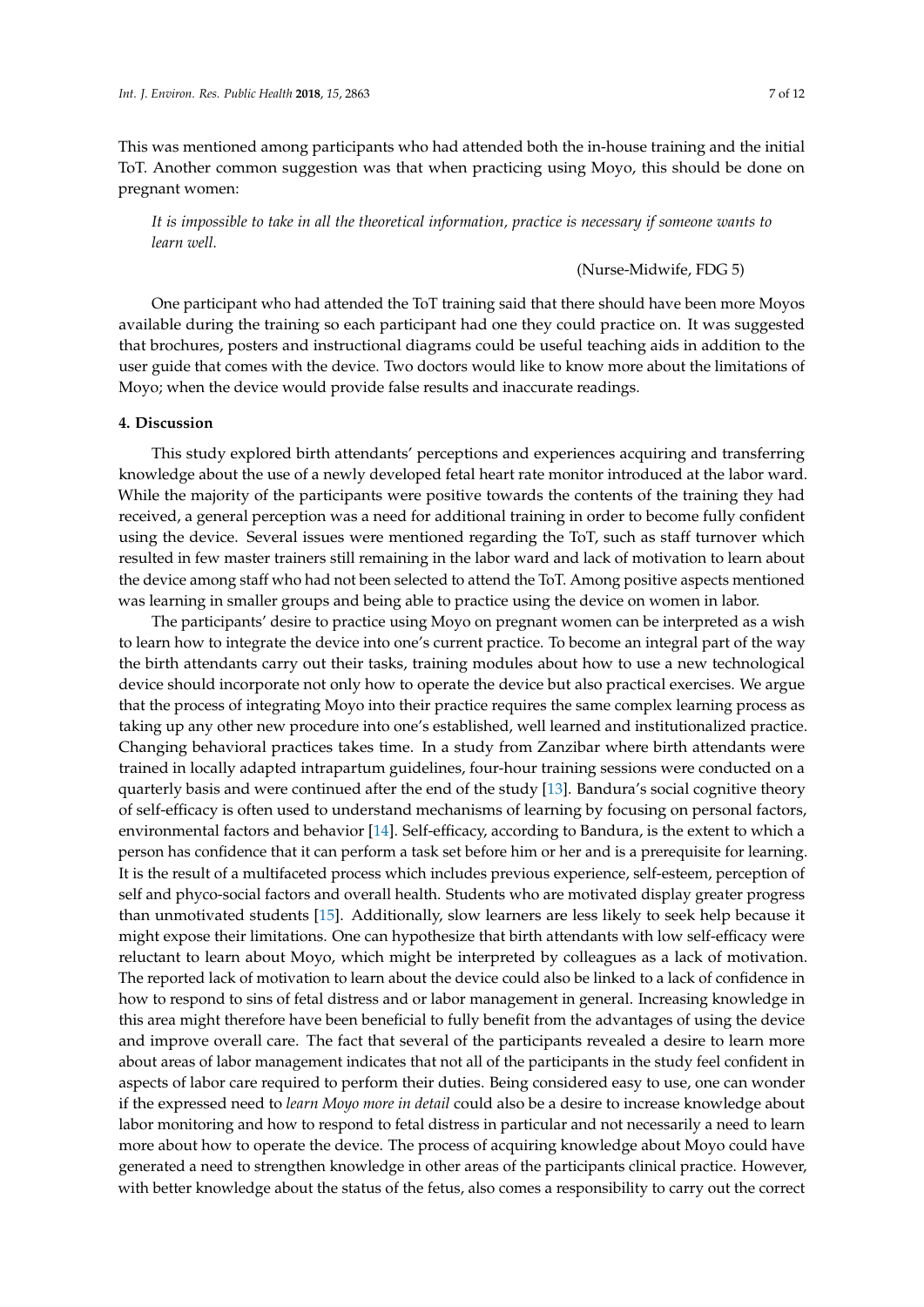follow-up actions. In low-resource settings, the lack of resources has been found to be an obstacle to implementation of new knowledge. This, combined with a fear of being blamed for negative fetal outcome, might impede the birth attendant from implementing the correct obstetric actions [\[16](#page-10-8)[,17\]](#page-10-9).

The participants in the study expressed a need for additional training which could be due to the time lapse of a year from the training sessions took place to the time when the FGDs were conducted. However, it is similar to findings from a study conducted among doctors in Rwanda about the use of ultrasound in labor care, which found that many wanted more training to improve ultrasound skills [\[18\]](#page-10-10). A review of retention of knowledge of newborn resuscitation and a review of simulation training in post-natal care also found that the participants thought the training should be longer [\[19](#page-10-11)[,20\]](#page-10-12). One potential consequence of inadequate training from our results is the potential to blame user errors on the device with participants believing the device provided inaccurate or incorrect results. This is an area we believe should be studied further. It should also be of particular concern to those who introduce new technology, as a lack of understanding of how to use the device make successful adaptation unlikely.

The need for refresher trainings due to high turnover of staff has also been found in studies conducted among birth attendants in Tanzania after simulation training in neonatal resuscitation [\[9,](#page-10-1)[21\]](#page-10-13). Evaluations of Helping Babies Breathe found that a one-day training was not sufficient to incorporate new skills into practice, which highlights the need for sustained opportunities to build skills and knowledge through training [\[22](#page-10-14)[,23\]](#page-10-15). We therefore recommend using what has been called "low dose/high frequency" training when introducing new technological devices in the labor ward in similar settings. This model, which also relies on training of trainers, has been used for simulation training to improve newborn survival in Tanzania and elsewhere with positive results [\[20](#page-10-12)[,23–](#page-10-15)[25\]](#page-10-16). Conducting regular, shorter training sessions in a systematic manner would have allowed staff to regularly practice using Moyo, and also created a forum to discuss any issues experienced using the new device. This type of frequent, short training sessions could also help foster a learning culture and increase motivation to learn while preventing loss of institutional memory about how to use the device being lost due to turnover.

Our findings indicate it would have been beneficial to include a component of motivation and learning theory in the ToT module. This cascade training program where master trainers are given the responsibility to ensure that colleagues are trained, is a commonly used, cost-effective way of diffusing knowledge in organizations. While its usefulness has been documented [\[26\]](#page-10-17), it does require effective supervisory and pedagogical skills by the master trainers. If these skills are lacking, the master trainers might be unable to effectively approach colleagues perceived to be less motivated. However, increasing birth attendants' motivation to learn should not only be a priority during training sessions. Lack of overall motivation has been found among birth attendants in Tanzania and should be of concern [\[27\]](#page-11-0). One way to improve both practice and motivation conducive to learning, is through supportive supervision. A review paper from Sub- Saharan Africa on the effects of supportive supervision, found that it can increase job satisfaction and health worker motivation [\[15\]](#page-10-7). In addition, it was found that providers who received training on quality improvement tools such as new technological devices, were motivated compared to those who did not, which is similar to our findings [\[28\]](#page-11-1). Through supportive supervision, participants would also be able to receive feedback and discuss the way in which Moyo was used after attending training sessions. This could in turn facilitate a continued learning process where the device, and the correct follow-up actions to its alerts of fetal distress, became integrated into the birth attendants' clinical practice.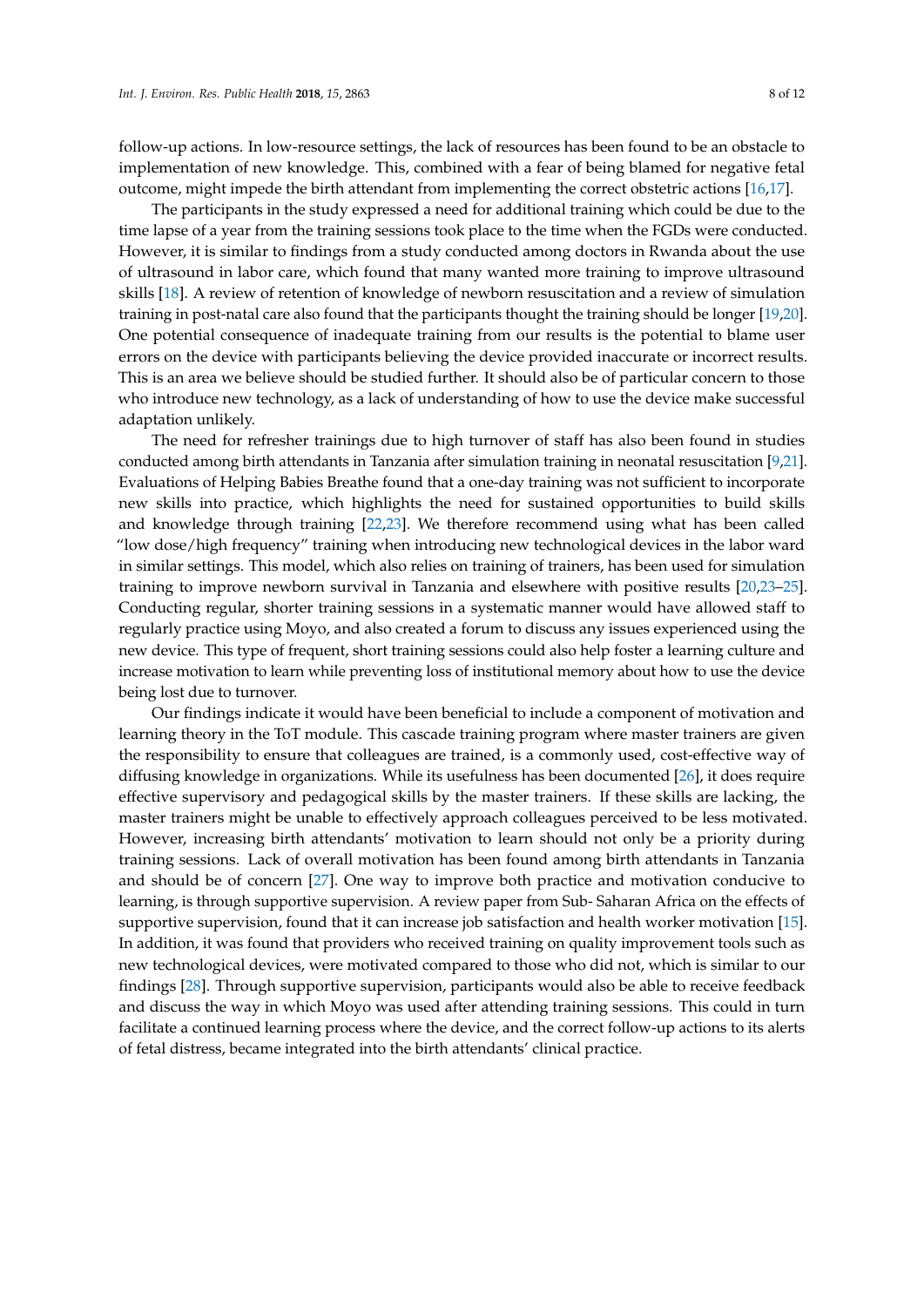#### *Strengths and Limitations*

Strengths of the study include the use of FGD as a data collection method which was suitable, allowing for interaction between participants and gathering of different perspectives and views about the study objective. A broad range of study participants including both doctors and nurse/midwives, males and females, with a various degree of experience in labor care and from two health facilities at different levels of the healthcare system were included in the study to increase credibility of the study findings. Since the discussions were conducted in Kiswahili, the participants were able to express themselves with ease during the discussions in their native tongue. The study was conducted by a multi professional and multi- cultural team which brought both insider and outsider perspectives to the process and also increased credibility of the study findings. The fact that the first author, although not fluent in Kiswahili, attended and took notes during all FGDs strengthened the analytical process. Limitations of the study include the possible recall bias as some of the participants had undergone training one year before the study was carried out. Meanings might also have been lost during the process of transcribing and translating the FGDs, despite efforts made to counter this by training the transcriber and translator and verifying both transcripts and translations by other members of the research team.

#### **5. Conclusions**

The participants in this study expressed a need to strengthen their knowledge about the use of a new electronic fetal heart rate monitor, despite most participants having participated in organized training sessions about how to use the device. More time spent on training birth attendants about the use of the electronic fetal heart rate monitor would have been beneficial. Specifically shorter and more frequent training sessions is recommended to increase learning output. The participants in the study also expressed a need to obtain further training in other areas of labor management, which indicates an unmet need for knowledge in aspects of their practice which should be addressed to ensure a skilled and motivated workforce.

**Author Contributions:** S.R.L. formulated the study design, carried out the data collection and analysis and drafted the paper. J.S., H.L.E., C.K.M. contributed substantially to the design, data collection and analysis and critically revised the paper draft. H.L.K. participated substantially in the acquisition of data and in critically revising the paper draft. All authors read and approved the final manuscript.

**Funding:** The study was supported by the Laerdal Foundation and the Research Council of Norway through the Global Health and Vaccination Program (GLOBVAC), project number 228203. The founding sponsors had no role in the design of the study; in the collection, analyses, or interpretation of data; in the writing of the manuscript, and in the decision to publish the results.

**Acknowledgments:** The authors wish to thank the health care professionals who volunteered to participate in this study and the research assistant who carried out the FDGs, Ecstacy Mlay.

**Conflicts of Interest:** The authors declare no conflict of interest. The founding sponsors had no role in the design of the study; in the collection, analyses, or interpretation of data; in the writing of the manuscript, and in the decision to publish the results.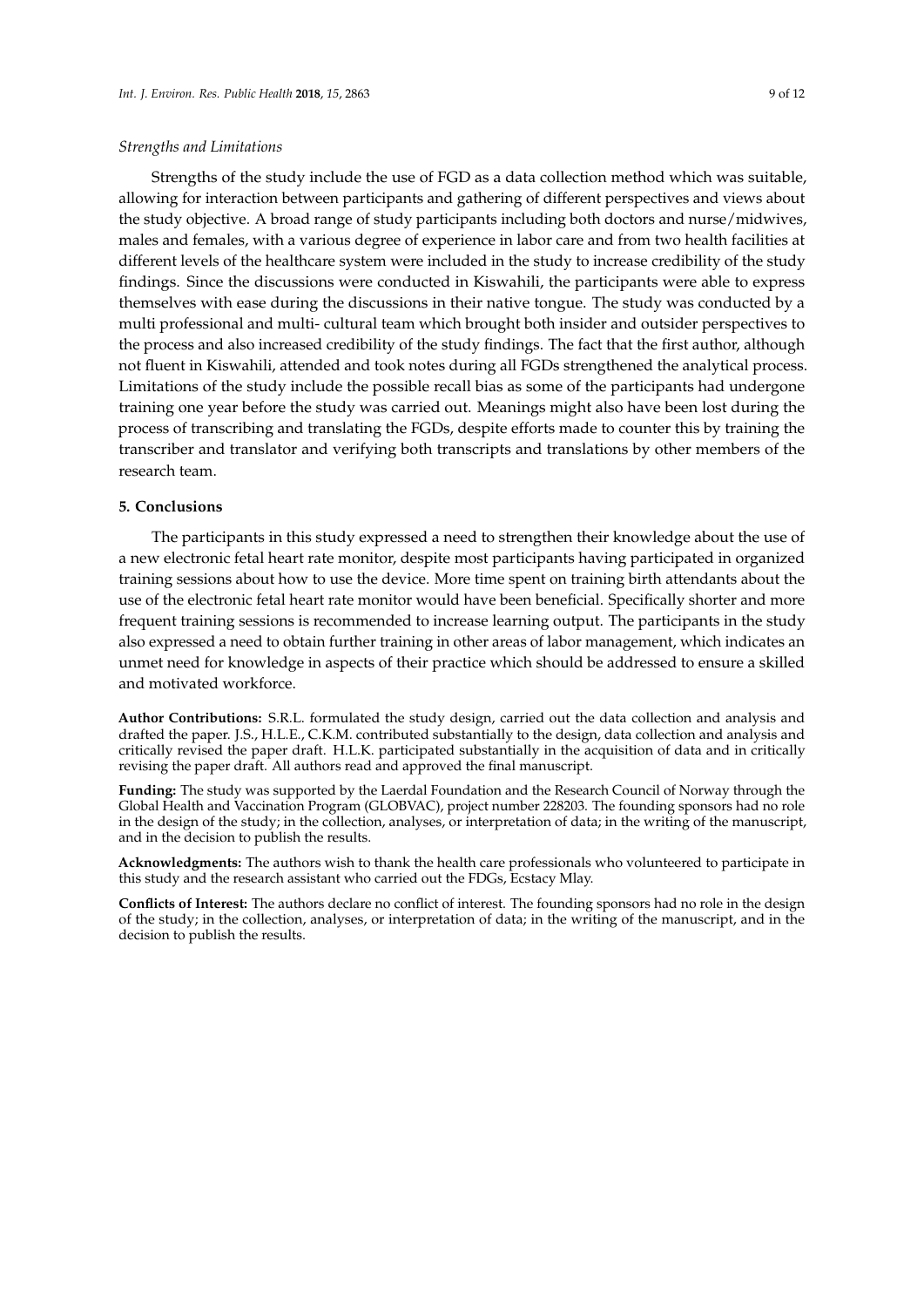# <span id="page-9-3"></span>**Appendix A Appendix A**



**Figure A1.** The Fetal Heart Rate (FHR) monitor, Moyo (Laerdal Global Health). **Figure A1.** The Fetal Heart Rate (FHR) monitor, Moyo (Laerdal Global Health).

# **References**

- <span id="page-9-0"></span>1. Clifford, K.L.; Zaman, M.H. Engineering, global health, and inclusive innovation: Focus on partnership, system strengthening, and local impact for SDGs. *Glob. Health Action* **2016**, *9*, 30175. [\[CrossRef\]](http://dx.doi.org/10.3402/gha.v9.30175) [\[PubMed\]](http://www.ncbi.nlm.nih.gov/pubmed/26790462)
- <span id="page-9-1"></span>2. Kumar, S.; Kumar, N.; Vivekadhish, S. Millennium Development Goals (MDGs) to Sustainable Development Goals (SDGs): Addressing Unfinished Agenda and Strengthening Sustainable Development and Partnership. *Indian J. Community Med.* **2016**, *41*, 1–4. [\[CrossRef\]](http://dx.doi.org/10.4103/0970-0218.170955)
- <span id="page-9-2"></span>3. Lewis, T.; Synowiec, C.; Lagomarsino, G.; Schweitzer, J. E-health in low- and middle-income countries: Findings from the Center for Health Market Innovations. *Bull. World Health Organ.* **2012**, *90*, 332–340. [\[CrossRef\]](http://dx.doi.org/10.2471/BLT.11.099820)
- <span id="page-9-4"></span>4. UNICEF; World Health Organization; World Bank Group; United Nations. *Levels and Trends in Child Mortality Report 2017*; UNICEF: New York, NY, USA, 2017.
- <span id="page-9-5"></span>5. Kidanto, H.; Msemo, G.; Mmbando, D.; Rusibamayila, N.; Ersdal, H.; Perlman, J. Predisposing factors associated with stillbirth in Tanzania. *Int. J. Gynaecol. Obstet.* **2015**, *130*, 70–73. [\[CrossRef\]](http://dx.doi.org/10.1016/j.ijgo.2015.01.012) [\[PubMed\]](http://www.ncbi.nlm.nih.gov/pubmed/25842995)
- <span id="page-9-6"></span>6. Ersdal, H.L.; Eilevstjonn, J.; Linde, J.E.; Yeconia, A.; Mduma, E.R.; Kidanto, H.; Perlman, J. Fresh stillborn and severely asphyxiated neonates share a common hypoxic-ischemic pathway. *Int. J. Gynaecol. Obstet.* **2018**, *141*, 171–180. [\[CrossRef\]](http://dx.doi.org/10.1002/ijgo.12430) [\[PubMed\]](http://www.ncbi.nlm.nih.gov/pubmed/29250782)
- <span id="page-9-7"></span>7. Howitt, P.; Darzi, A.; Yang, G.Z.; Ashrafian, H.; Atun, R.; Barlow, J.; Blakemore, A.; Bull, A.M.; Car, J.; Conteh, L.; et al. Technologies for global health. *Lancet* **2012**, *380*, 507–535. [\[CrossRef\]](http://dx.doi.org/10.1016/S0140-6736(12)61127-1)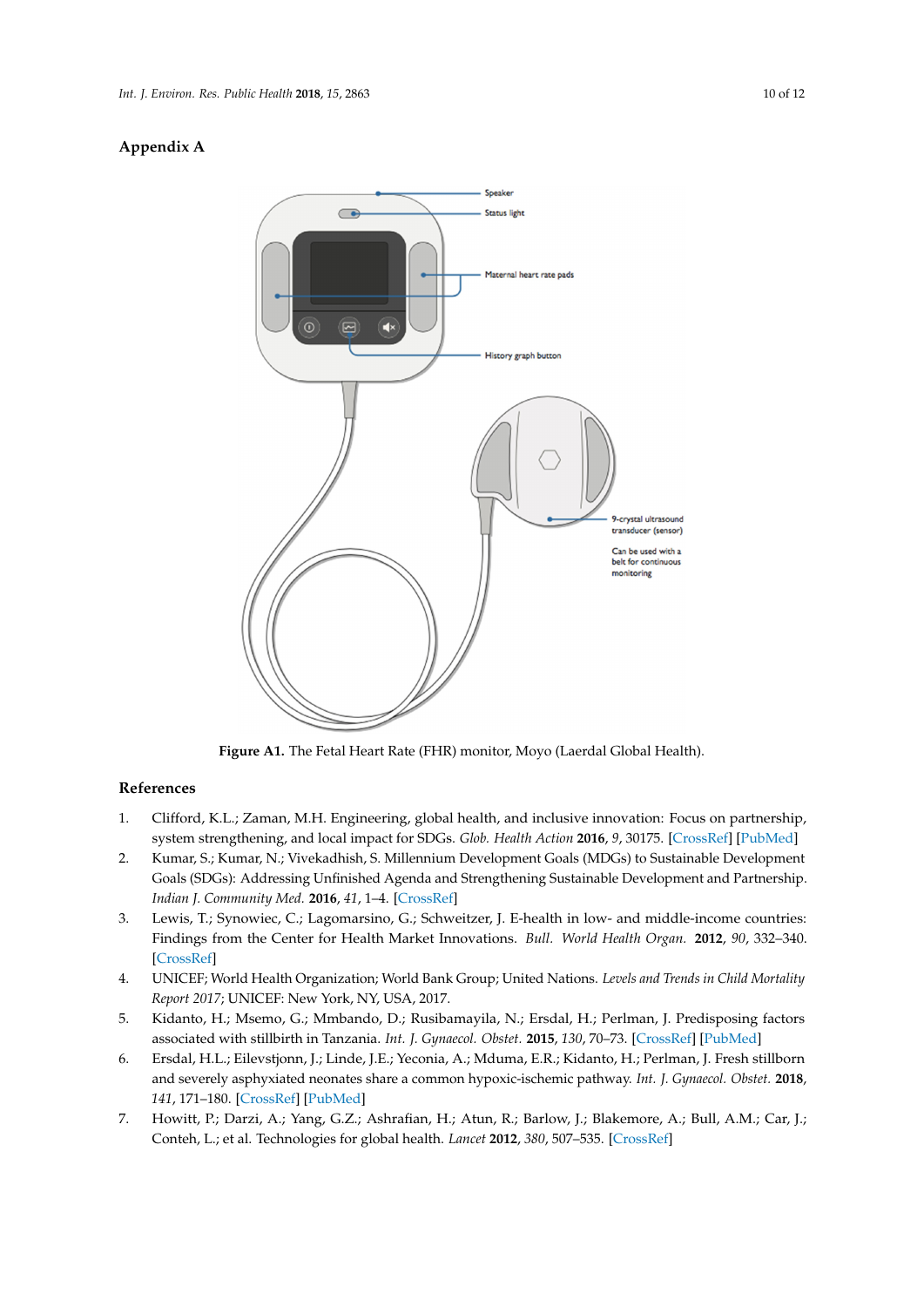- <span id="page-10-0"></span>8. Yamey, G. What are the barriers to scaling up health interventions in low and middle income countries? A qualitative study of academic leaders in implementation science. *Glob. Health* **2012**, *8*, 11. [\[CrossRef\]](http://dx.doi.org/10.1186/1744-8603-8-11) [\[PubMed\]](http://www.ncbi.nlm.nih.gov/pubmed/22643120)
- <span id="page-10-1"></span>9. Mdoe, P.F.; Ersdal, H.L.; Mduma, E.; Moshiro, R.; Kidanto, H.; Mbekenga, C. Midwives' perceptions on using a fetoscope and Doppler for fetal heart rate assessments during labor: A qualitative study in rural Tanzania. *BMC Pregnancy Childbirth* **2018**, *18*, 103. [\[CrossRef\]](http://dx.doi.org/10.1186/s12884-018-1736-y) [\[PubMed\]](http://www.ncbi.nlm.nih.gov/pubmed/29661165)
- <span id="page-10-2"></span>10. Green, J.; Thorogood, N. *Qualitative Methods for Health Research*, 2nd ed.; Sage: London, UK, 2009.
- <span id="page-10-3"></span>11. Rickham, P.P. Human Experimentation. Code of Ethics of the World Medical Association. Declaration of Helsinki. *Br. Med. J.* **1964**, *2*, 177.
- <span id="page-10-4"></span>12. Graneheim, U.H.; Lindgren, B.M.; Lundman, B. Methodological challenges in qualitative content analysis: A discussion paper. *Nurse Educ. Today* **2017**, *56*, 29–34. [\[CrossRef\]](http://dx.doi.org/10.1016/j.nedt.2017.06.002)
- <span id="page-10-5"></span>13. Maaloe, N.; Housseine, N.; Meguid, T.; Nielsen, B.B.; Jensen, A.; Khamis, R.S.; Mohamed, A.G.; Ali, M.M.; Said, S.M.; van Roosmalen, J.; et al. Effect of locally tailored labour management guidelines on intrahospital stillbirths and birth asphyxia at the referral hospital of Zanzibar: A quasi-experimental pre-post study (The PartoMa study). *BJOG* **2018**, *125*, 235–245. [\[CrossRef\]](http://dx.doi.org/10.1111/1471-0528.14933) [\[PubMed\]](http://www.ncbi.nlm.nih.gov/pubmed/28892306)
- <span id="page-10-6"></span>14. Bandura, A. *Social Foundations of Thought and Action: A Social Cognitive Theory*; Prentice-Hall, Inc.: Englewood Cliffs, NJ, USA, 1986; pp. xiii, 617.
- <span id="page-10-7"></span>15. Bailey, C.; Blake, C.; Schriver, M.; Cubaka, V.K.; Thomas, T.; Martin Hilber, A. A systematic review of supportive supervision as a strategy to improve primary healthcare services in Sub-Saharan Africa. *Int. J. Gynaecol. Obstet.* **2016**, *132*, 117–125. [\[CrossRef\]](http://dx.doi.org/10.1016/j.ijgo.2015.10.004)
- <span id="page-10-8"></span>16. Stal, K.B.; Pallangyo, P.; van Elteren, M.; van den Akker, T.; van Roosmalen, J.; Nyamtema, A. Women's perceptions of the quality of emergency obstetric care in a referral hospital in rural Tanzania. *Trop. Med. Int. Health* **2015**, *20*, 934–940. [\[CrossRef\]](http://dx.doi.org/10.1111/tmi.12496) [\[PubMed\]](http://www.ncbi.nlm.nih.gov/pubmed/25726853)
- <span id="page-10-9"></span>17. Litorp, H.; Mgaya, A.; Mbekenga, C.K.; Kidanto, H.L.; Johnsdotter, S.; Essen, B. Fear, blame and transparency: Obstetric caregivers' rationales for high caesarean section rates in a low-resource setting. *Soc. Sci. Med.* **2015**, *143*, 232–240. [\[CrossRef\]](http://dx.doi.org/10.1016/j.socscimed.2015.09.003) [\[PubMed\]](http://www.ncbi.nlm.nih.gov/pubmed/26364010)
- <span id="page-10-10"></span>18. Edvardsson, K.; Ntaganira, J.; Ahman, A.; Sengoma, J.P.; Small, R.; Mogren, I. Physicians' experiences and views on the role of obstetric ultrasound in rural and urban Rwanda: A qualitative study. *Trop. Med. Int. Health* **2016**, *21*, 895–906. [\[CrossRef\]](http://dx.doi.org/10.1111/tmi.12718) [\[PubMed\]](http://www.ncbi.nlm.nih.gov/pubmed/27125579)
- <span id="page-10-11"></span>19. Bang, A.; Patel, A.; Bellad, R.; Gisore, P.; Goudar, S.S.; Esamai, F.; Liechty, E.A.; Meleth, S.; Goco, N.; Niermeyer, S.; et al. Helping Babies Breathe (HBB) training: What happens to knowledge and skills over time? *BMC Pregnancy Childbirth* **2016**, *16*, 364. [\[CrossRef\]](http://dx.doi.org/10.1186/s12884-016-1141-3) [\[PubMed\]](http://www.ncbi.nlm.nih.gov/pubmed/27875999)
- <span id="page-10-12"></span>20. Nelissen, E.; Ersdal, H.; Ostergaard, D.; Mduma, E.; Broerse, J.; Evjen-Olsen, B.; van Roosmalen, J.; Stekelenburg, J. Helping mothers survive bleeding after birth: An evaluation of simulation-based training in a low-resource setting. *Acta Obstet. Gynecol. Scand.* **2014**, *93*, 287–295. [\[CrossRef\]](http://dx.doi.org/10.1111/aogs.12321) [\[PubMed\]](http://www.ncbi.nlm.nih.gov/pubmed/24344822)
- <span id="page-10-13"></span>21. Moshiro, R.; Ersdal, H.L.; Mdoe, P.; Kidanto, H.L.; Mbekenga, C. Factors affecting effective ventilation during newborn resuscitation: A qualitative study among midwives in rural Tanzania. *Glob. Health Action* **2018**, *11*, 1423862. [\[CrossRef\]](http://dx.doi.org/10.1080/16549716.2018.1423862)
- <span id="page-10-14"></span>22. Dol, J.; Campbell-Yeo, M.; Murphy, G.T.; Aston, M.; McMillan, D.; Richardson, B. The impact of the Helping Babies Survive program on neonatal outcomes and health provider skills: A systematic review. *JBI Database Syst. Rev. Implement. Rep.* **2018**, *16*, 701–737. [\[CrossRef\]](http://dx.doi.org/10.11124/JBISRIR-2017-003535) [\[PubMed\]](http://www.ncbi.nlm.nih.gov/pubmed/29521869)
- <span id="page-10-15"></span>23. Ersdal, H.L.; Vossius, C.; Bayo, E.; Mduma, E.; Perlman, J.; Lippert, A.; Soreide, E. A one-day "Helping Babies Breathe" course improves simulated performance but not clinical management of neonates. *Resuscitation* **2013**, *84*, 1422–1427. [\[CrossRef\]](http://dx.doi.org/10.1016/j.resuscitation.2013.04.005) [\[PubMed\]](http://www.ncbi.nlm.nih.gov/pubmed/23612024)
- 24. Maaloe, N.; Housseine, N.; van Roosmalen, J.; Bygbjerg, I.C.; Tersbol, B.P.; Khamis, R.S.; Nielsen, B.B.; Meguid, T. Labour management guidelines for a Tanzanian referral hospital: The participatory development process and birth attendants' perceptions. *BMC Pregnancy Childbirth* **2017**, *17*, 175. [\[CrossRef\]](http://dx.doi.org/10.1186/s12884-017-1360-2) [\[PubMed\]](http://www.ncbi.nlm.nih.gov/pubmed/28592237)
- <span id="page-10-16"></span>25. Mduma, E.; Ersdal, H.; Svensen, E.; Kidanto, H.; Auestad, B.; Perlman, J. Frequent brief on-site simulation training and reduction in 24-h neonatal mortality—An educational intervention study. *Resuscitation* **2015**, *93*, 1–7. [\[CrossRef\]](http://dx.doi.org/10.1016/j.resuscitation.2015.04.019) [\[PubMed\]](http://www.ncbi.nlm.nih.gov/pubmed/25957942)
- <span id="page-10-17"></span>26. Lefkowich, M.; Richardson, N.; Brennan, L.; Lambe, B.; Carroll, P. A process evaluation of a Training of Trainers (TOT) model of men's health training. *Health Promot. Int.* **2018**, *33*, 60–70. [\[CrossRef\]](http://dx.doi.org/10.1093/heapro/daw056) [\[PubMed\]](http://www.ncbi.nlm.nih.gov/pubmed/27476866)